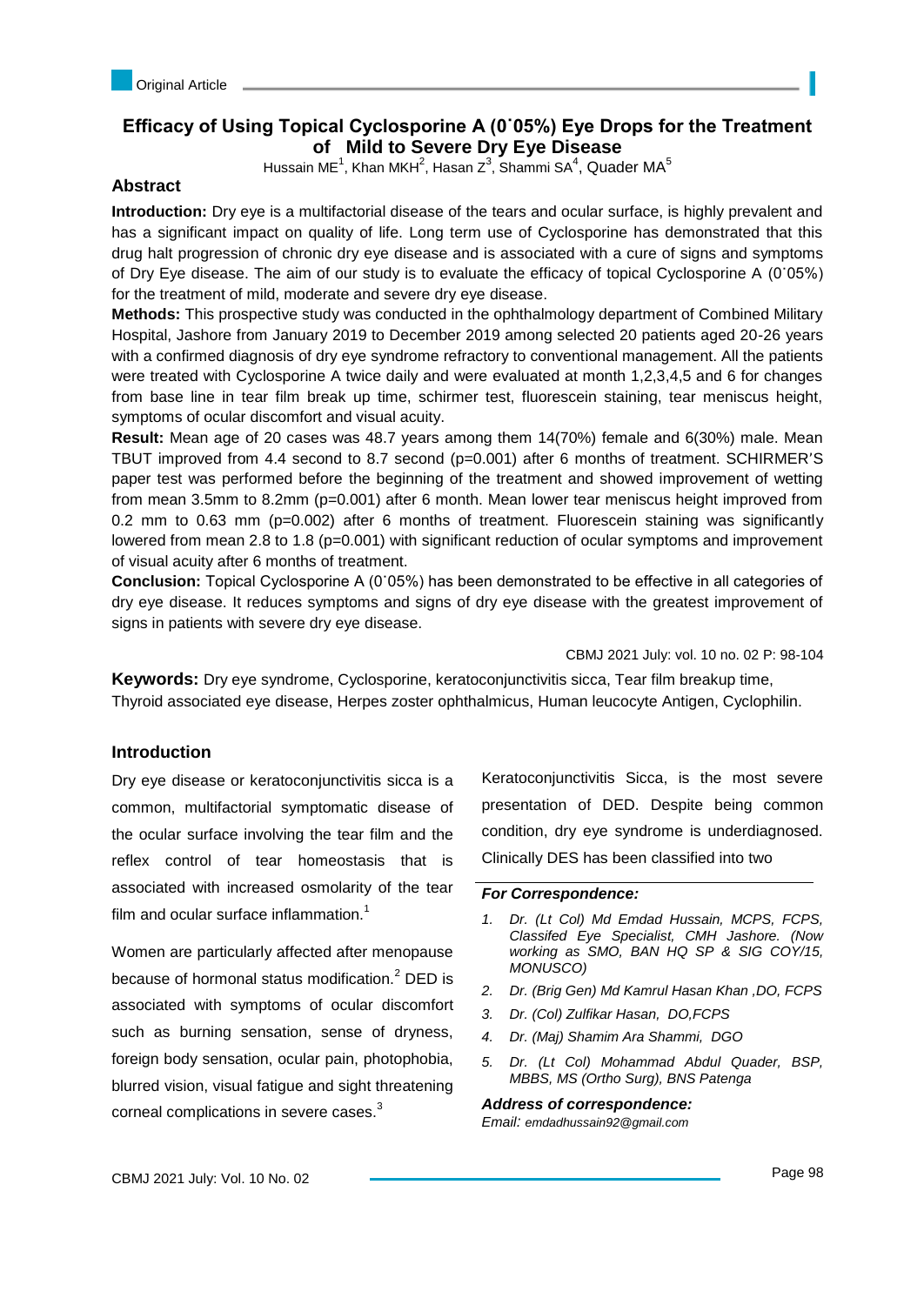

#### Original Article

separate, overlapping categories; evaporative loss and aqueous deficiency.<sup>4</sup>

Pathogenesis of KCS has not been completely understood. Many clinical and pathological changes affecting the lacrimal glands and eyelids with resulting deficiency in the tear film whether caused by decreased lacrimation or excessive evaporation.<sup>5</sup>

Several factors have been identified in DED.Inflammation plays a major role with an increased expression of inflammatory markers, namely HLA-DR, intracellular adhesion molecules, inflammatory cytokines (IL-1, IL-6,IL-8), tumour necrosis factor and increased activity of metalloproteinases in the tear fluid.<sup>6</sup>

It has been demonstrated that not only inflammation but also apoptosis might play a role in the development of dry eye.<sup>7</sup>

Not only has inflammation been linked aqueous deficiency dry eye disease but also to that of evaporative loss. Accumulation of meibum within the meibomian gland can lead to inflammation of the gland and bacterial colonization. This colonizing bacteria produce free fatty acids and triglycerides, that alter the normal composition of the meibum. Most of the treatment modalities of DES depend on tear substitutes or tear preservatives.<sup>8</sup> Currently artificial tears are the most common initial approach used to relieve symptoms in patients with mild dry eyes. Unlike artificial tears, topical cyclosporine A (0.05%) works to restore the ocular surface, allowing increased production of tears presumably due to ocular inflammation that causes reduced tear production.<sup>9</sup>

In the normal situation, T-cell receptor activation leads to the influx of calcium  $(Ca^+)$  into the cytoplasm. Intracellular calcium binds the cytosolic protein calmodulin, which in turn binds and activates calcinuerin.

This calmodulin/calcineurin complex then dephosphorylates the transcription factor, nuclear factor of activated T cells (NFATc), which translocates into the nucleus and increases the activity of genes coding for IL-2 and other inflammatory cytokines. CsA exerts its action after it enters the cytoplasm of T cells and binds to cyclophilin. The CsA/cyclophilin complex affects T-cell activity by blocking the action of calcinuerin and preventing NFATc dephosphorylation. The subsequent reduction in IL-2 levels also reduces the function of effector T cells. CsA can also affect mitochondrial activity in some cells. In human conjunctival epithelial cells, the inflammatory mediators TNF-α and IFN-γ induce mitochondrial permeability transition pore (MPTP) opening upregulare Fas/FasL and caspase, and increase cell apoptosis. tCsA prevents epithelial cell death by blocking MPTP opening, Fas/FasL and caspase activation.<sup>10</sup>

In our randomized, prospective, clinical trials, topical cyclosporine (0˙05%) was shown to improve schirmer values and TBUT, reduced corneal staining, improve subjective symptoms and dependence on artificial tears.<sup>11</sup> The purpose of this study is to assess the effectiveness of cyclosporine eye drops (0.05%) in the treatment of patients with all varieties of dry eye.

## **Materials and Methods:**

This prospective study was done at CMH, Jashore Cantonment from January 2019 to December 2019. Total 35 eyes of 20 patients with DED having age more than 20 years and visual acuity more than 6/9 were included in this study. Exclusion criteria were the presence of uncontrolled systemic disease, active ocular inflammation, known allergy or sensitivity to the study medications, pregnancy, previous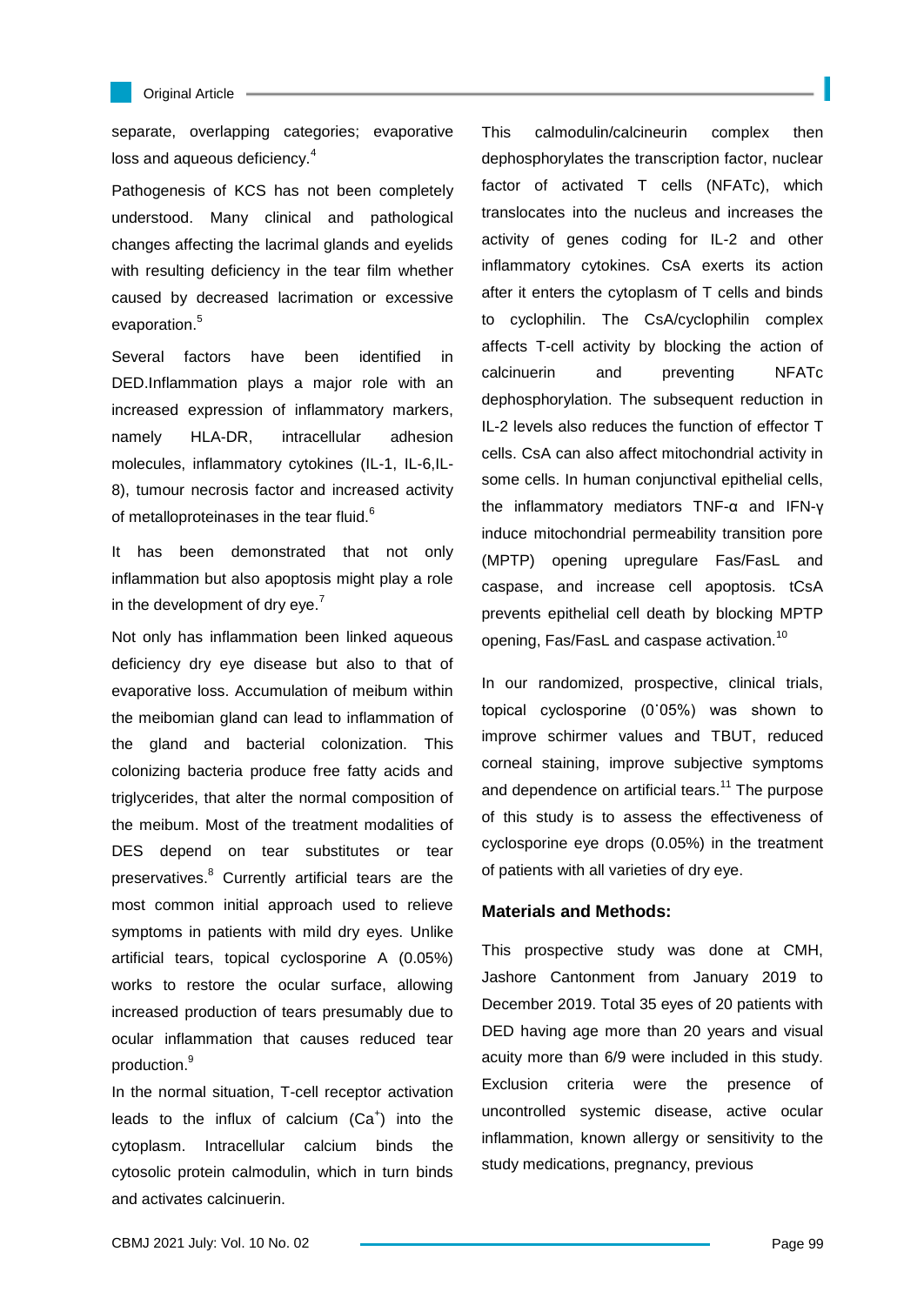#### **Criginal Article**

photorefractive surgery, abnormal lid position and contact lens wear. TBUT test was conducted by instilling a fluorescein drop in the eye. The patient was asked to blink several times, after which the tear film was examined with a broad beam cobaltblue filter in slit lamp. After an interval of time, black spots or lines appeared in the fluoresceinstained film indicating formation of dry areas. The TBUT is the interval (s) between the last blink and the appearance of the first dry spot.

Schirmer's test was performed after the installation of local anesthetic agent (Schirmer-1). Then the filter paper was folded 5 mm from one end and inserted at the junction of middle and outer-third of the lower eyelid; the patient was asked to keep the eyes gently closed, and then after 5 min the filter paper was removed and the amount of wetting from the fold was measured in millimeters.

Corneal fluorescein staining was performed using a slit-lamp cobalt blue filter 1 minute after fluorescein was added to the tear film.

Detailed history was taken from all patients, including age, sex, previous medical and ocular diseases, and duration of symptoms. For all patients, routine ophthalmic examination was carried out. Slit-lamp biomicroscopy, Schirmer's test, and tear film break-up time (TBUT) test were conducted. Before the beginning of the treatment the patients were examined for ocular symptoms of dry eye. Data were collected using a specific data collection sheet and coded using Microsoft Excel 2013. The analysis was done using SPSS.

### **Result:**

Total 35 eyes of 20 patients diagnosed with dry eye syndrome were included in this study.

|            | Table -I: Distribution of patents by age and |  |  |  |
|------------|----------------------------------------------|--|--|--|
| sex (n=20) |                                              |  |  |  |

| Age (years) | <b>Frequency</b> | Percentage |
|-------------|------------------|------------|
| $10 - 20$   | 01               | 05         |
| $21 - 30$   | 01               | 05         |
| $31 - 40$   | 02               | 10         |
| 41-50       | 04               | 20         |
| 51-60       | 08               | 40         |
| 61-70       | 04               | 20         |
|             |                  |            |
| <b>Sex</b>  |                  |            |
| Male        | 14               | 70         |
| Female      | 06               | 30         |

The mean age of the patients was 48˙7 years (range 20-66 years). This study include 14 female (70%) and 6 male (30%) (Table–I).

**Table-II: Systemic Disease of the study patients with severity (n=20)**

| <b>Characteristic</b> | Mild | <b>Moderate</b> | <b>Severe</b> |
|-----------------------|------|-----------------|---------------|
| <b>RA</b>             | ი    |                 | 9(45%)        |
| <b>DM</b>             | O    | 4(20%)          |               |
| <b>MGD</b>            | 0    |                 | 3(15%)        |
| <b>TAD</b>            | ი    |                 | 1(5%)         |
| <b>HZO</b>            | ი    | 2(10%)          |               |
| SJS                   | ი    | 1(5%)           |               |

In our study we found 9 patients (18 eyes) had dry eyes due to systemic rheumatoid arthritis, 4 patients (8 eyes) had dry eyes due to diabetes mellitus, 3 patients (3 eyes) had dry eyes due to meibomian gland dysfunction, 2 patients (2 eyes) had dry eye due to herpes zoster ophthalmicus, 1 patient (2 eyes) had dry eye due to thyroid associated eye disease and 1 patient (2 eyes) had dry eye due to stevens johnson syndrome (Table-II).

## **Table-III: Pretreatment and post treatment data**

| Test                 | <b>Before</b> | <b>After treatment</b> |
|----------------------|---------------|------------------------|
|                      | treatment     | (6month)               |
| TBUT (seconds)       | 4.4           | $8.7$ (p=0.001)        |
| Schirmer paper test  | 3.5           | $8.2$ (p=0.001)        |
| (mm)                 |               |                        |
| Lower tear meniscus  | 0.2           | $0.6$ (p=0.002)        |
| height(mm)           |               |                        |
| Fluorescein staining | 2.8           | $1.8$ (p=0.001)        |
| score                |               |                        |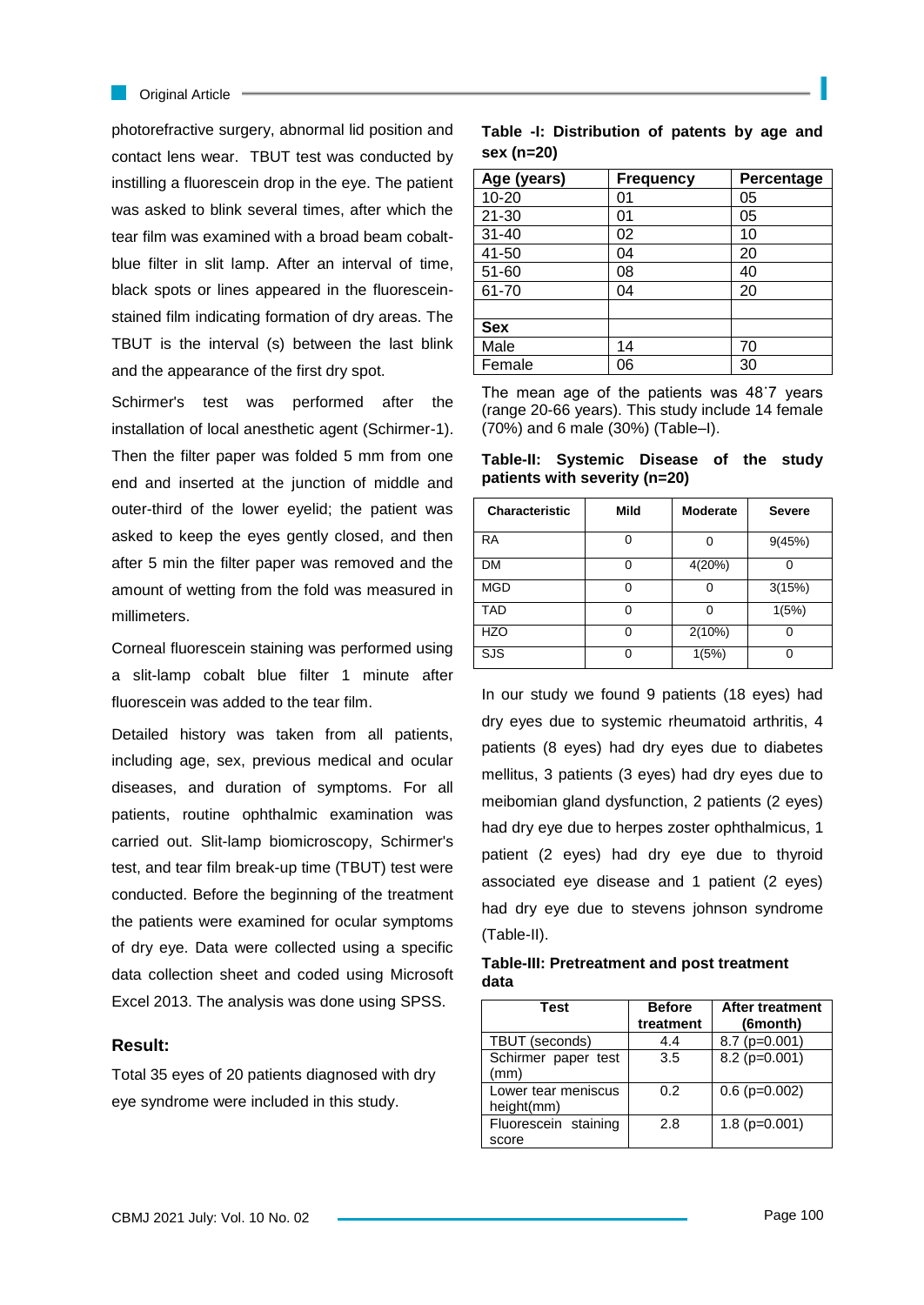The mean TBUT score was detected before the beginning of the treatment as 4.4 second and improved after 6 month of treatment to 8.7 second. The mean wetting of schirmer's paper tests score before the beginning of the treatment was 3.5 mm of the paper and improved after 6 month of treatment to 8.2. The mean lower tear meniscus height was detected before the beginning of the treatment as 0.2 mm and improved after 6 month of treatment to 0.6 mm. The fluorescein staining score was significantly lowered from mean 2.8 to 1.8 (Table-III).

### **Discussion**

DES is a common disorder that is on the rise and is responsible for a significant impact on quality of life even in people with good vision and considered as a public health problem.<sup>12,13</sup> It is more prevalent in women and in patient with advancing age that correlates with the study done by Ozdemir M *et al.*<sup>14</sup>

The management of KCS involves two main approaches. The non-pharmacological approach includes eyelid hygiene, avoidance of exacerbating factors and punctal plugs in selected cases. The pharmacological approach includes artificial tears, oral antibiotics in selected cases, topical corticosteroids and tCsA. Several studies suggest that decrease in inflammation by blocking T-cell activation and improvements in ocular epithelial surface may result in better stimulation of the nerve endings in the cornea and conjunctiva by blinking.<sup>15-16</sup> Through its ability to modulate inflammation and improve the ocular epithelium, CsA may play a role normalizing neural signals to the lacrimal gland, in turn improving the quantity and quality of tear production.<sup>17</sup> Many studies reported a positive effect of CsA on the symptoms and signs of dry eye in patients with moderate to severe dry eye disease.<sup>18-19</sup>

It is difficult to directly compare these studies as many used different inclusion criteria in their definition of dry eye and different primary outcome measures. In a survey study completed with 5884 patients, one third of patients reported decreased symptoms severity by 1 week and two thirds by 3 weeks after treatment with cyclosporine.<sup>20</sup> Other factors that have found to improve with CsA treatment are goblet cell density, corneal sensitivity and tear meniscus height and volume. $21-23$  The diagnosis of the dry eye begins with the patient history. Some diagnostic questionnaires are provided for the evaluation of the symptoms objectively and support the diagnosis of DES.

In our study 3 patients (15%) presented associated meibomitis and showed a good clinical improvement with tCsA. In a study by Rubin *et al*. <sup>23</sup> reported that tCsA should have a positive impact on meibomitis. With an improvement of the viscosity of the meibomian gland secretion, TBUT and schirmer score. In our study 4 patients (20%) presented associated with DM and all the cases showed a good clinical improvement with tCsA application with controlled blood sugar.

Moon *et al.*<sup>24</sup> treated 36 patients with moderate to severe dry eye with CsA four times a day for 6-8 weeks. After treatment, TBUT was significantly prolonged with greater increase in TBUT (p=0.02).This result is comparable to the present study, where TBUT increased from mean 4.4 second before treatment to mean 8.7 second after 6 months of treatment (p=0.001).

Haitham Y. Al-nashar *et al.*<sup>25</sup> treated 20 patients with dry eye disease with CsA two times a day for 3 months. After treatment schirmer paper test score was improved from 1.15±0.58 (mm) to 5.80±0.29 (mm) with p value 0.001. This result is comparable to the present study where mean schirmer value increased from 3.5 mm before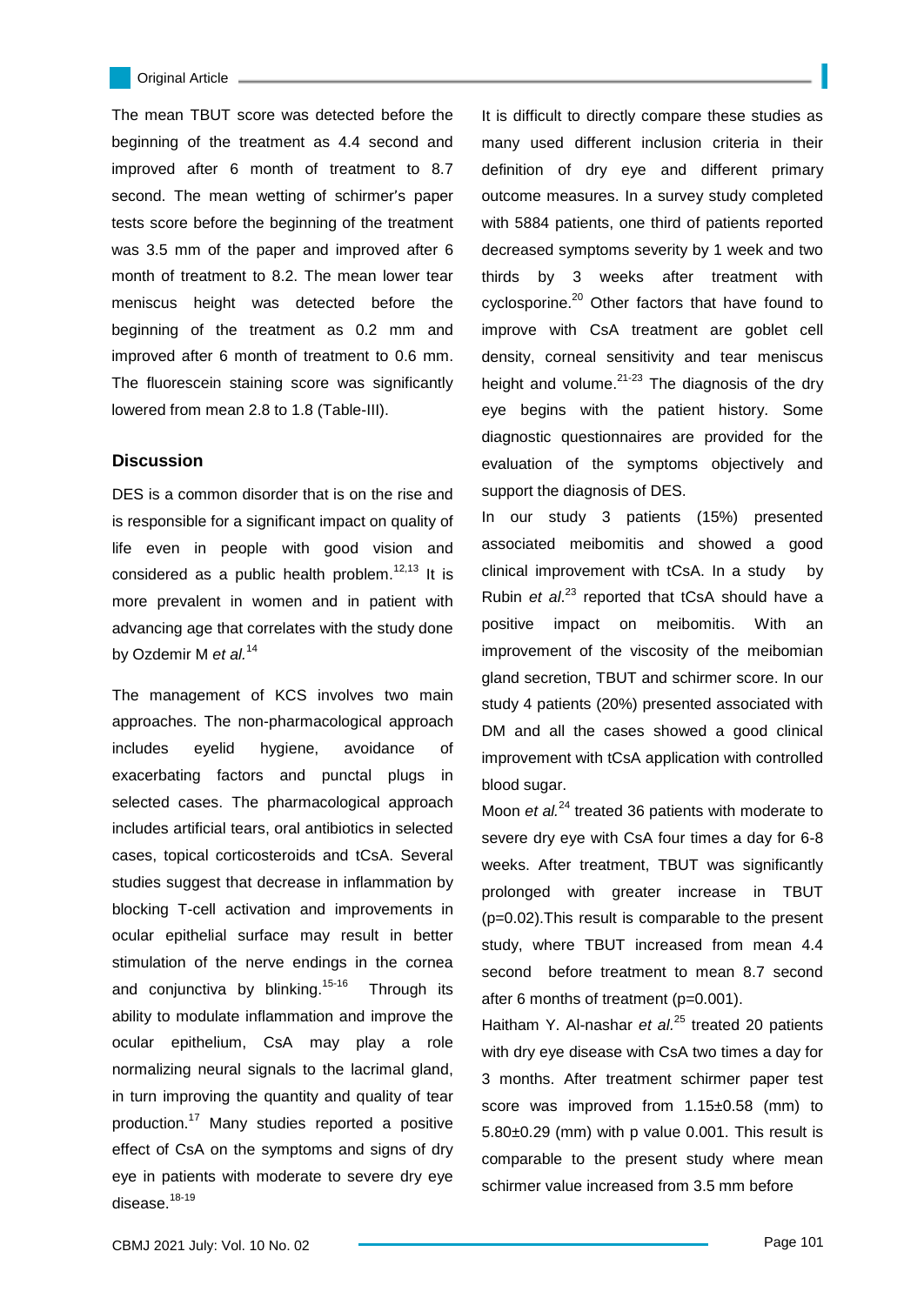

L

treatment to 8.2 mm after 6 months of treatment (p=0.001).

Wang J et al.<sup>26</sup> treated 14 patients with dry eye disease with CsA for 2 months. Tear meniscus height measurements were made by slit lamp biomicroscope. He found tear meniscus height significantly improved from baseline (p=0.003).This result is comparable to the present study where LTM height was improved significantly (p=0.002) compared with the baseline. In our study, the mean fluorescein staining scores at baseline was 2.8, which was significantly lowered to mean 1.8 (p=0.001) after 6 months of treatment. This result is comparable to Perry HD *et al.*<sup>27</sup> where they found beneficial effects in all categories of dry eye disease after treatment with tCsA.

Prabhasawat P *et al.*<sup>28</sup> studied 30 cases of Steven Johnson Syndrome patients who developed dry eyes. They were treated CsA (0.05%) eye drops twice daily for 6 months. They demonstrated significant improvement in dry eye symptoms, conjunctival injection, corneal staining, schirmer test and fluorescein clearance test (p< 0.05).

Overall in our series tCsA was well tolerated with few patients presenting few side effects. Interestingly this occurred only in a later period. This could be related to recovery of corneal sensation after tCsA treatment. I acknowledge few limitations to this study. First of all, the small size of the sample and the retrospective design of the study undertaken in one centre are real weakness. Secondly, a potential confounding factor is the common use of systemic treatments such as immunosuppressive drugs and hypoglycaemic drugs. Our aim was to assess the efficacy of tCsA treatment in improving ocular symptoms as well as ocular surface condition.

### **Conclusion**

Dry eye is an important public health problem given its prevalence, morbidity and cost implications. Inflammation has been shown to play a role in dry eye, resulting in a reduced tear production. Several studies suggest that decreased inflammation and an improved epithelial surface may result in improved quantity and quality of tear production through normalization of the reflex control of tear homeostasis. Cyclosporine A (0˙05%) is the definitive treatment that targets an underlying pathological mechanism of chronic dry eye, immune mediated inflammation. tCsA treatment decrease the objective clinical signs of KCS and is associated in a long term perspective with an improvement of symptoms on everyday activities and a reduction of artificial tear use.

# **References**

- *1. Schaumberg DA, Sullivan DA, Buring JE, Dana MR. Prevalence of dry eye syndrome among US women. Am J Ophthalmol. 2003 Aug;136(2):318-26. doi: 10.1016/s0002- 9394(03)00218-6. PMID: 12888056.*
- *2. Lemp MA. Report of the National Eye Institute/Industry workshop on Clinical Trials in Dry Eyes. CLAO J. 1995 Oct;21(4):221-32. PMID: 8565190.*
- *3. Zoukhri D. Effect of inflammation on lacrimal gland function. Exp Eye Res. 2006 May;82(5):885-98.doi:10.1016/j.exer.2005. 10.018. Epub 2005 Nov 23. PMID: 16309672; PMCID: PMC1361268.*
- *4. Perry HD, Donnenfeld ED. Topical 0.05% cyclosporin in the treatment of dry eye. Expert Opin Pharmacother. 2004 Oct;5(10):2099-107. doi: 10.1517/14656566. 5.10.2099. PMID: 15461545.*
- *5. Gayton JL. Etiology, prevalence, and treatment of dry eye disease. Clin Ophthalmol. 2009;3:405-12. doi: 10.2147/opth.s5555. Epub 2009 Jul 14. PMID: 19688028; PMCID: PMC2720680.*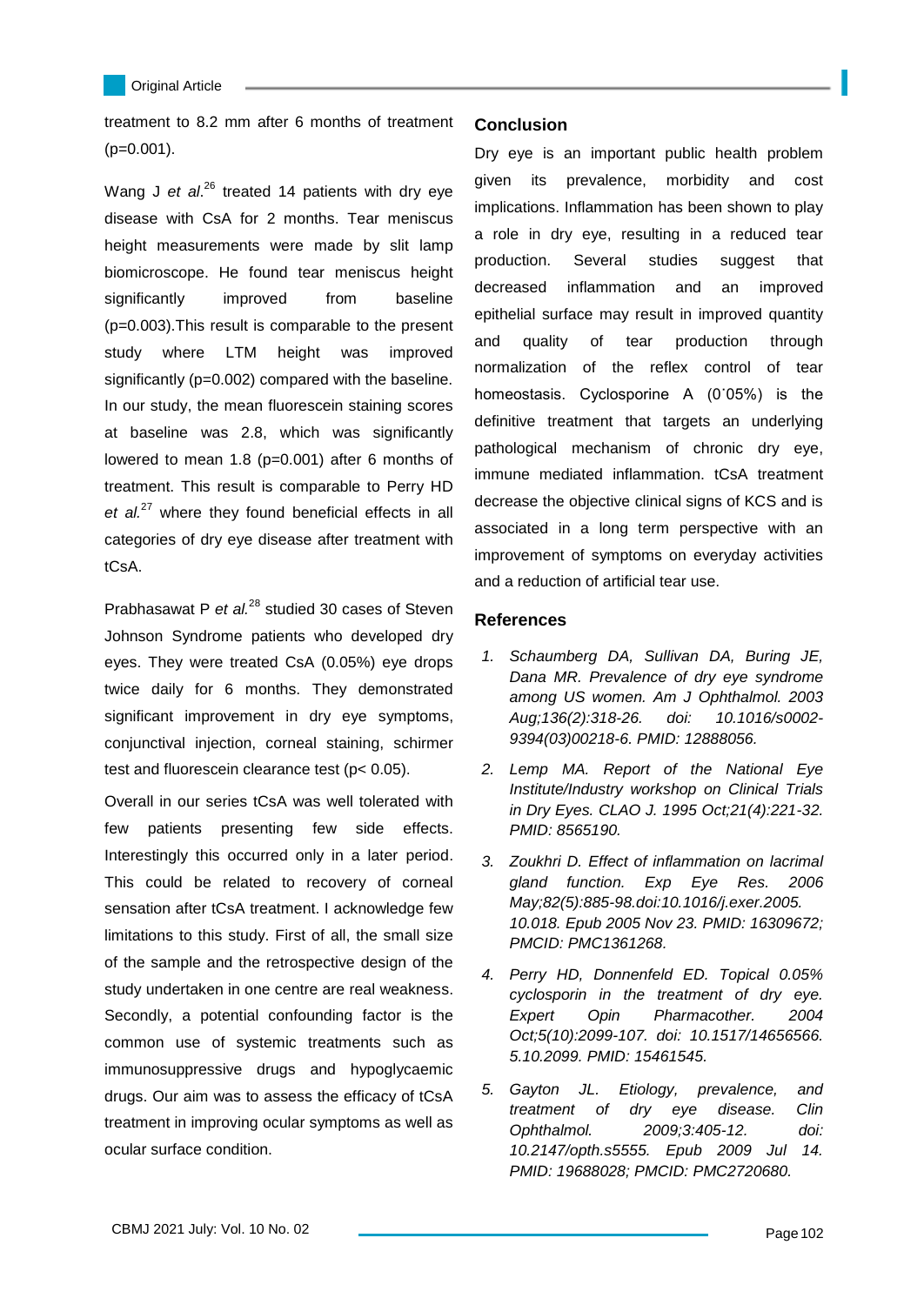- Original Article
- *6. Smith VA, Rishmawi H, Hussein H, Easty DL. Tear film MMP accumulation and corneal disease. Br J Ophthalmol. 2001 Feb;85(2):147-53. doi: 10.1136/bjo.85.2.147. PMID: 11159476; PMCID: PMC1723854.*
- *7. Pflugfelder SC. Antiinflammatory therapy for dry eye. Am J Ophthalmol. 2004 Feb;137(2):337-42. doi: 10.1016/j.ajo.2003.10.036. PMID: 14962426.*
- *8. Stevenson D, Tauber J, Reis BL. Efficacy and safety of cyclosporin A ophthalmic emulsion in the treatment of moderate-tosevere dry eye disease: a dose-ranging, randomized trial. The Cyclosporin A Phase 2 Study Group. Ophthalmology. 2000 May;107(5):967-74. doi: 10.1016/s0161- 6420(00)00035-x. PMID: 10811092.*
- *9. Rao SN. Topical cyclosporine 0.05% for the prevention of dry eye disease progression. J Ocul Pharmacol Ther. 2010 Apr; 26(2):157- 64. doi: 10.1089/jop.2009.0091. PMID: 20415623.*
- *10. Gao J, Sana R, Calder V, Calonge M, Lee W, Wheeler LA, Stern ME. Mitochondrial permeability transition pore in inflammatory apoptosis of human conjunctival epithelial cells and T cells: effect of cyclosporin A. Invest Ophthalmol Vis Sci. 2013 Jul 16;54(7):4717-33. doi: 10.1167/iovs.13- 11681. PMID: 23778874.*
- *11. Sall K, Stevenson OD, Mundorf TK, Reis BL. Two multicenter, randomized studies of the efficacy and safety of cyclosporine ophthalmic emulsion in moderate to severe dry eye disease. CsA Phase 3 Study Group. Ophthalmology. 2000 Apr;107(4):631-9. doi: 10.1016/s0161-6420(99)00176-1. Erratum in: Ophthalmology 2000 Jul;107(7):1220. PMID: 10768324.*
- *12. Moss SE, Klein R, Klein BE. Incidence of dry eye in an older population. Arch Ophthalmol. 2004 Mar;122(3):369-73. doi: 10.1001/archopht.122.3.369. PMID: 15006852.*
- *13. Trattler W, Katsev D, Kerney D. Self-reported compliance with topical cyclosporine emulsion 0.05% and onset of the effects of increased tear production as assessed through patient surveys. Clin Ther. 2006.*

*Nov;28(11):1848-56. doi: 10.1016/j.clinthera. 2006.11.016. PMID: 17213005.*

- *14. Ozdemir M, Temizdemir H. Age- and genderrelated tear function changes in normal population. Eye (Lond). 2010 Jan;24(1):79- 83. doi: 10.1038/eye.2009.21. Epub 2009 Feb 20. PMID: 19229268.*
- *15. Salib GM, McDonald MB, Smolek M. Safety and efficacy of cyclosporine 0.05% drops versus unpreserved artificial tears in dry-eye patients having laser in situ keratomileusis. J Cataract Refract Surg. 2006 May;32(5):772- 8. doi: 10.1016/j.jcrs.2005.10.034. PMID: 16765793.*
- *16. Turner K, Pflugfelder SC, Ji Z, Feuer WJ, Stern M, Reis BL. Interleukin-6 levels in the conjunctival epithelium of patients with dry eye disease treated with cyclosporine ophthalmic emulsion. Cornea. 2000 Jul;19(4):492-6. doi: 10.1097/00003226- 200007000-00018. PMID: 10928765.*
- *17. Chen M, Gong L, Sun X, Xie H, Zhang Y, Zou L, Qu J, Li Y, He J. A comparison of cyclosporine 0.05% ophthalmic emulsion versus vehicle in Chinese patients with moderate to severe dry eye disease: an eight-week, multicenter, randomized, doubleblind, parallel-group trial. J Ocul Pharmacol Ther. 2010 Aug;26(4):361-6. doi: 10.1089/jop.2009.0145. PMID: 20698799.*
- *18. Stonecipher K, Perry HD, Gross RH, Kerney DL. The impact of topical cyclosporine A emulsion 0.05% on the outcomes of patients with keratoconjunctivitis sicca. Curr Med Res Opin. 2005 Jul;21(7):1057-63. doi: 10.1185/030079905X50615. PMID: 16004673.*
- *19. Demiryay E, Yaylali V, Cetin EN, Yildirim C. Effects of topical cyclosporine a plus artificial tears versus artificial tears treatment on conjunctival goblet cell density in dysfunctional tear syndrome. Eye Contact Lens. 2011 Sep;37(5):312-5. doi: 10.1097/ICL.0b013e31822563be. PMID: 21792057.*
- *20. Kim EC, Choi JS, Joo CK. A comparison of vitamin a and cyclosporine a 0.05% eye drops for treatment of dry eye syndrome. Am J Ophthalmol. 2009 Feb;147(2):206-213.e3. doi: 10.1016/j.ajo.2008.08.015. Epub 2008 Oct 9. PMID: 18848318.*